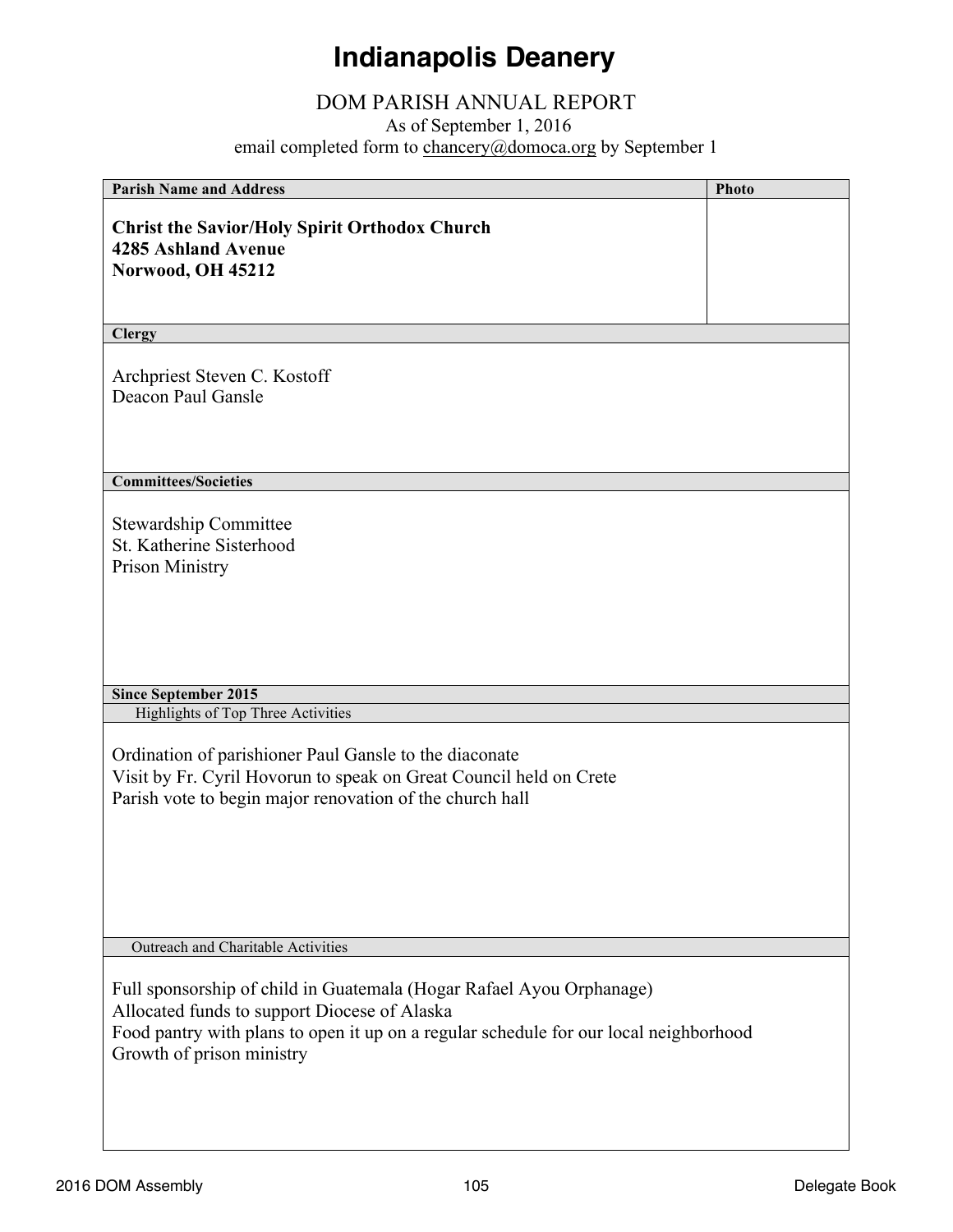Major Challenges Faced

Parishioners moving in and out of Cincinnati Overcoming a "Sunday morning only" level of participation for many parish members Becoming a more integral presence in our local neighborhood

**Upcoming Special Events/Anniversaries - September 2016 to August 2017**

 $40<sup>th</sup>$  Anniversary this year Retreat in October with Fr. Andrew Dimick Hosting Prosopon School of Iconography Workshop in October

|                                                             | As of<br>September 1,<br>2014                       | As of<br>September 1,<br>2015                       | As of<br>September 1,<br>2016                |
|-------------------------------------------------------------|-----------------------------------------------------|-----------------------------------------------------|----------------------------------------------|
| <b>Supporting Membership Count</b>                          | 139                                                 | 136                                                 | 145                                          |
|                                                             | September<br>2013 thru<br><b>August 2014</b>        | September<br><b>2014 thru</b><br><b>August 2015</b> | September<br><b>2015 thru</b><br>August 2016 |
| <b>Average Sunday Divine Liturgy</b><br><b>Attendance</b>   | 110                                                 | 115                                                 | 120                                          |
| <b>Average Sunday Divine Liturgy</b><br><b>Communicants</b> | 95                                                  | 100                                                 | 110                                          |
| <b>Average Saturday Vigil/Vespers</b><br><b>Attendance</b>  | $10-15$                                             | $10 - 15$                                           | $15 - 20$                                    |
| <b>Number of Catechumens</b>                                | 5                                                   | 6                                                   | 6                                            |
|                                                             | September<br><b>2013 thru</b><br><b>August 2014</b> | September<br><b>2014 thru</b><br>August 2015        | September<br><b>2015 thru</b><br>August 2016 |
| <b>Baptisms</b>                                             | $\overline{4}$                                      | 8                                                   | $\overline{4}$                               |
| <b>Funerals</b>                                             | $\overline{2}$                                      | $\overline{2}$                                      | 1                                            |
| <b>Marriages</b>                                            | $\overline{2}$                                      | $\overline{2}$                                      | $\overline{2}$                               |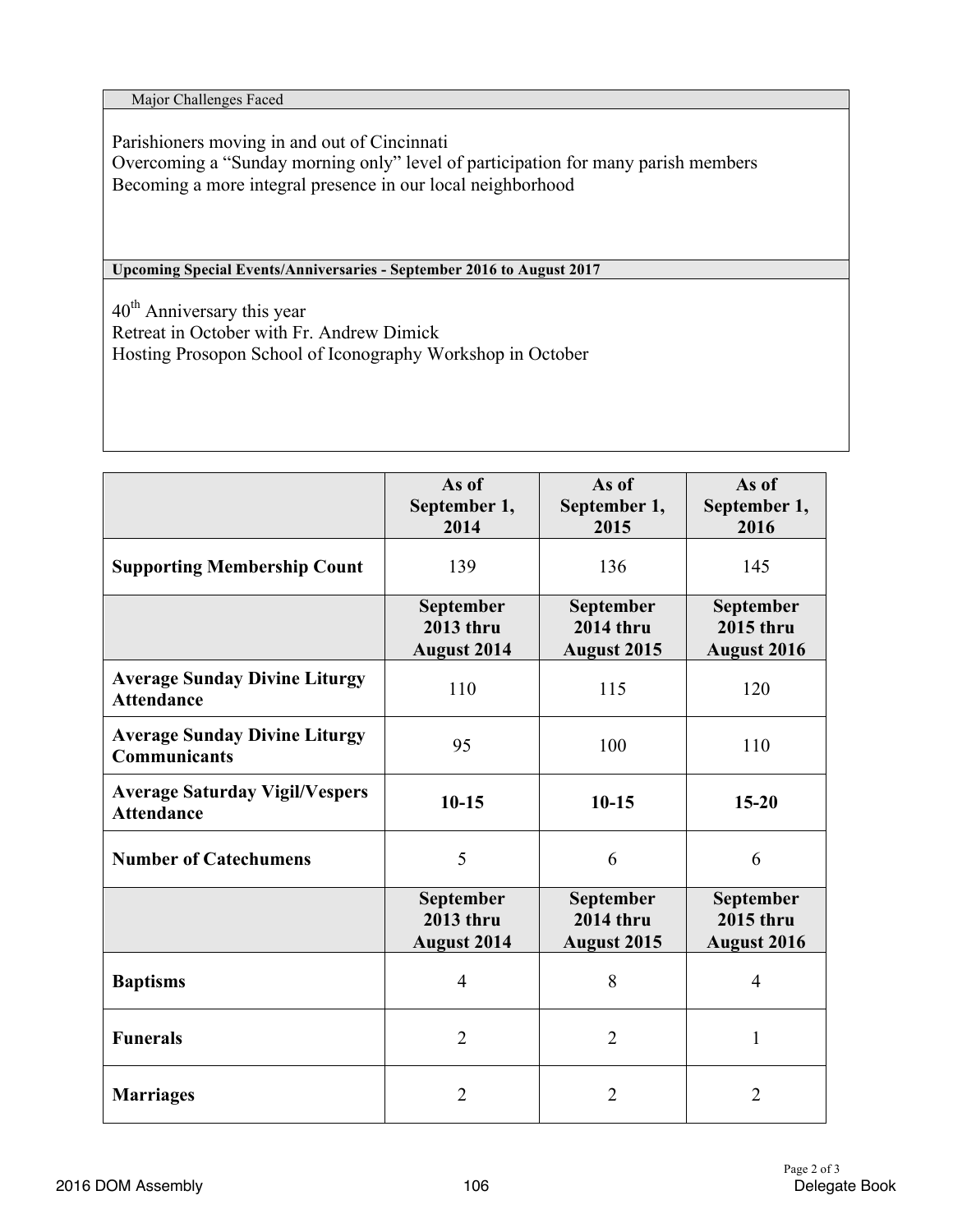| <b>Receptions into Orthodoxy</b>               |           |           |           |
|------------------------------------------------|-----------|-----------|-----------|
| <b>Church School/Number Enrolled</b>           | 60        | 65        |           |
| <b>Adult Education/Number</b><br>Participating | $15 - 20$ | $15 - 20$ | $25 - 30$ |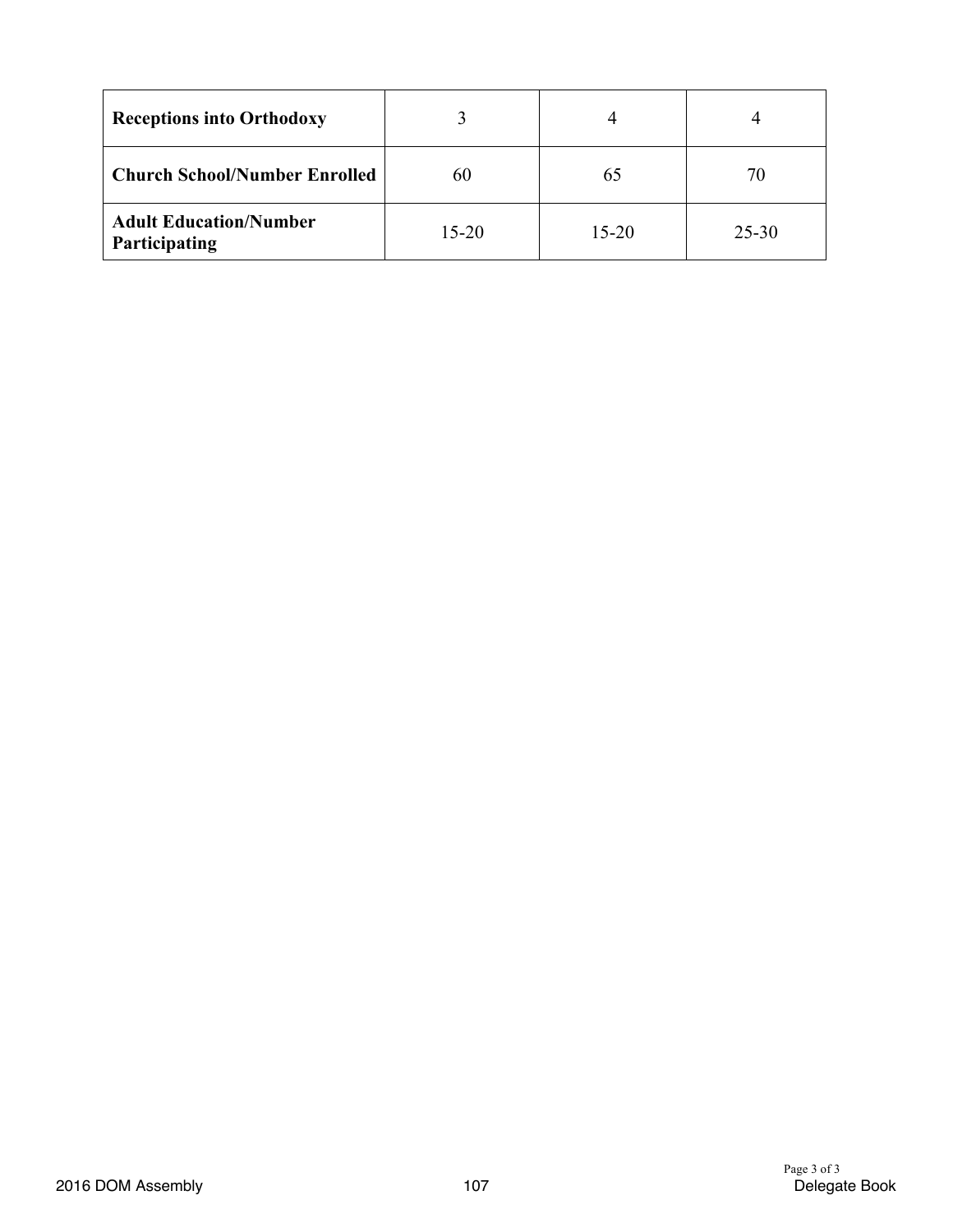### DOM PARISH ANNUAL REPORT

#### As of September 1, 2016

email completed form to chancery@domoca.org by September 1

| <b>Parish Name and Address</b>                                                                                                                                                                             | <b>Photo</b> |
|------------------------------------------------------------------------------------------------------------------------------------------------------------------------------------------------------------|--------------|
| <b>St. Stephen the First Martyr Orthodox Church</b><br>802 Whitlock Ave.<br>Crawfordsville, Indiana 47933                                                                                                  |              |
| <b>Clergy</b>                                                                                                                                                                                              |              |
| Rev. Joel Weir, Rector<br>Subdeacon Michael Wilson<br>Reader Micah Wilson                                                                                                                                  |              |
| <b>Committees/Societies</b>                                                                                                                                                                                |              |
| <b>Church School Committee</b><br>Parish Life Committee<br><b>Strategic Plan Committee</b>                                                                                                                 |              |
| <b>Since September 2015</b>                                                                                                                                                                                |              |
| Highlights of Top Three Activities<br>Bishop Paul visited in October, 2015. Activities included a youth day at Achaius Ranch, pizza<br>and conversation with the Bishop after Vespers, and Divine Liturgy. |              |
| St. Stephen's hosted our first Vacation Church School. The theme was "Defenders of the Faith".<br>We had 15 participants. The plan is to make this an annual event.                                        |              |
| To most the needs of our quickly growing eron of young children, our Church School Dreament                                                                                                                |              |

To meet the needs of our quickly growing crop of young children, our Church School Program was expanded and revamped. We are in the midst of completing our first year of having three classes every Sunday.

Outreach and Charitable Activities

For our Nativity Charity we led a community donation drive for IOCC. We gathered items for Emergency Health Kits for the relief effort among Syrian Refugees. It was a great success and an opportunity to connect with our greater community in the effort. Our youth assembled the kits for shipping.

Our Youth Group helped move in a refugee family in Indianapolis by setting up and cleaning their apartment before they arrived. We did this work day in partnership with Exodus Refugee.

Ongoing donation drive for local food pantry and transitional housing charity.

We helped several individuals locally through our Benevolence fund.

Our young adult men began the "Crawfordsville Christian Men's Group" which meets twice a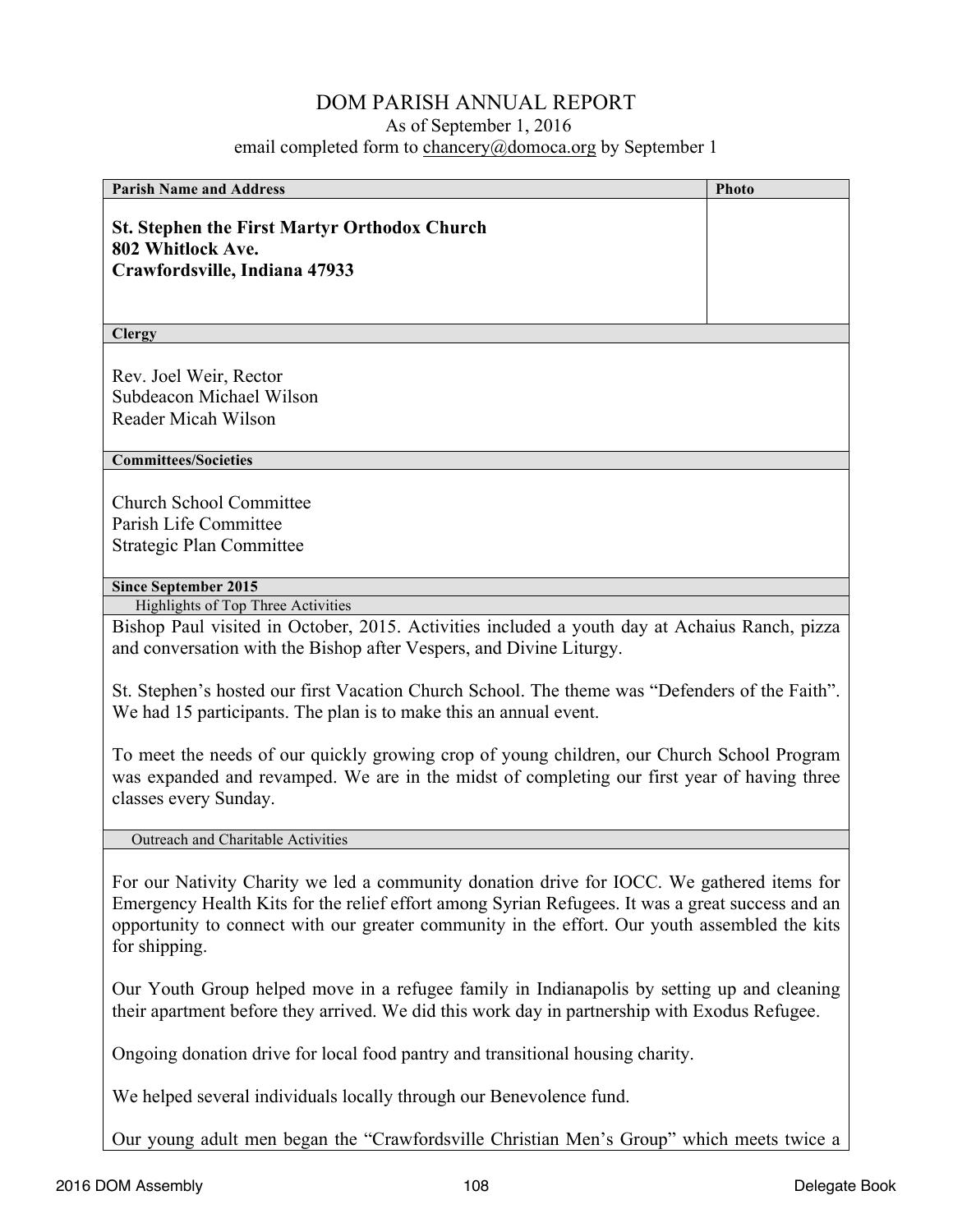month for fellowship and discussion. One meeting is always at the local coffee shop, and via the online "meetup" app, has been a source of invitation and outreach.

Major Challenges Faced

Adequate space. A Strategic Plan Committee has been established to carefully work through addressing this challenge.

Finding our specific role as a parish within the charitable work in our community. We are involved, individually, in many charities in our community, but a desire has been expressed for us to also find a shared work we can do. We are beginning some workshops to help us address and discern this.

**Upcoming Special Events/Anniversaries - September 2016 to August 2017**

"Back to School" Night – Pizza, Games, Music Event for local youth, including local mentoring program – September 2016 Bishop Paul visits in October 2016 and will ordain Sdn. Michael Wilson to the Diaconate. Outreach/Charity Workshop – Sept. 2016 Nativity Charity – tbd. Church School Nativity Play Guest Speaker/Lenten Retreat Vacation Church School – Summer 2017

|                                                             | As of<br>September 1,<br>2014                       | As of<br>September 1,<br>2015                              | As of<br>September 1,<br>2016                              |
|-------------------------------------------------------------|-----------------------------------------------------|------------------------------------------------------------|------------------------------------------------------------|
| <b>Supporting Membership Count</b>                          | 37                                                  | 36                                                         | 34                                                         |
|                                                             | September<br>2013 thru<br><b>August 2014</b>        | September<br><b>2014 thru</b><br><b>August 2015</b>        | September<br>2015 thru<br><b>August 2016</b>               |
| <b>Average Sunday Divine Liturgy</b><br><b>Attendance</b>   | 42                                                  | 50                                                         | 56                                                         |
| <b>Average Sunday Divine Liturgy</b><br><b>Communicants</b> | 37                                                  | 43                                                         | 50                                                         |
| <b>Average Saturday Vigil/Vespers</b><br><b>Attendance</b>  | 12                                                  | 12                                                         | 14                                                         |
| <b>Number of Catechumens</b>                                | $\overline{0}$                                      | $\overline{0}$                                             | 1                                                          |
|                                                             | <b>September</b><br>2013 thru<br><b>August 2014</b> | <b>September</b><br><b>2014 thru</b><br><b>August 2015</b> | <b>September</b><br><b>2015 thru</b><br><b>August 2016</b> |
| <b>Baptisms</b>                                             | 4                                                   | 6                                                          | 2                                                          |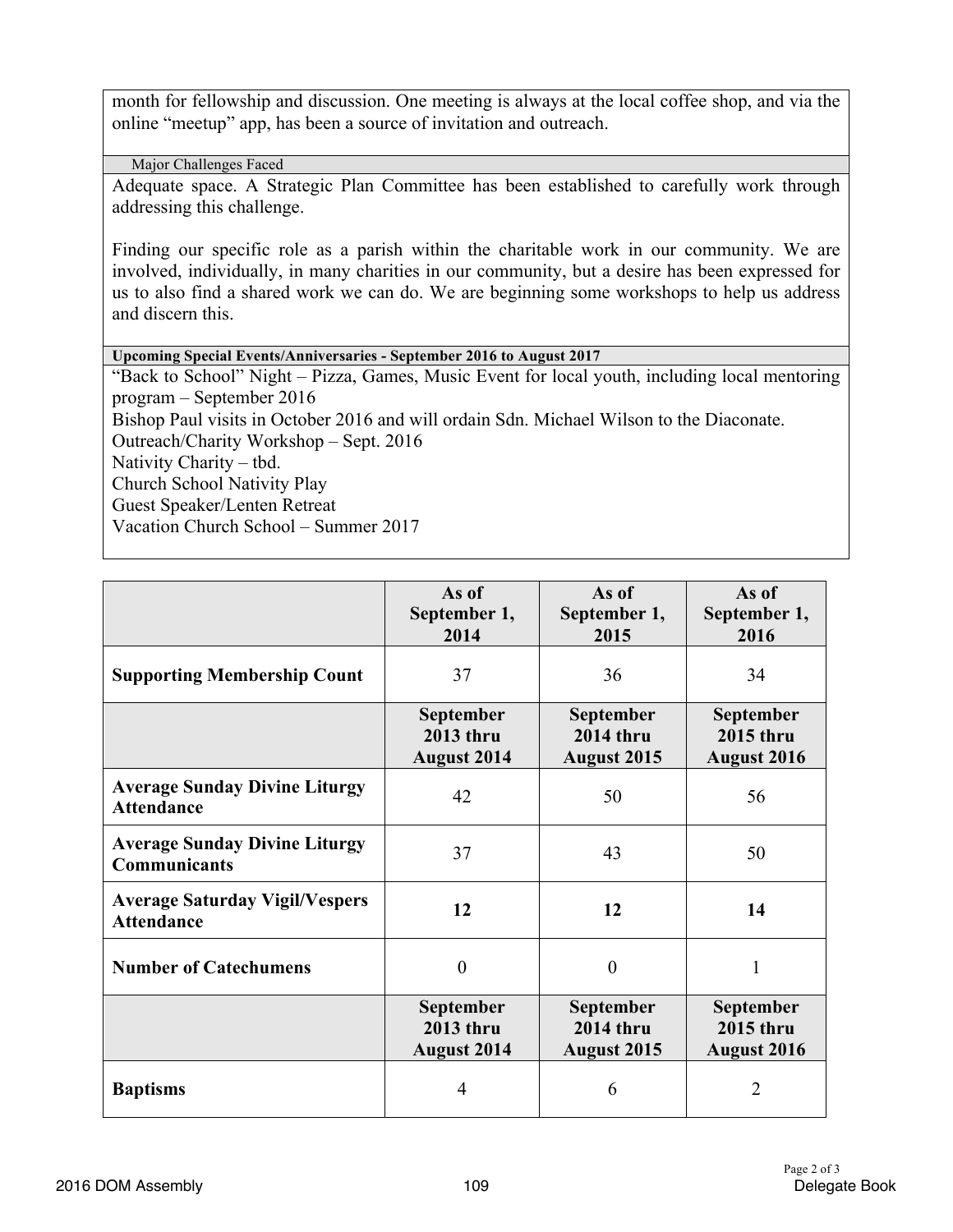| <b>Funerals</b>                                | $\theta$ | $\boldsymbol{0}$ | 0  |
|------------------------------------------------|----------|------------------|----|
| <b>Marriages</b>                               |          | 0                |    |
| <b>Receptions into Orthodoxy</b>               | 4        | 0                |    |
| <b>Church School/Number Enrolled</b>           | 15       | 19               | 19 |
| <b>Adult Education/Number</b><br>Participating |          | 8                | 10 |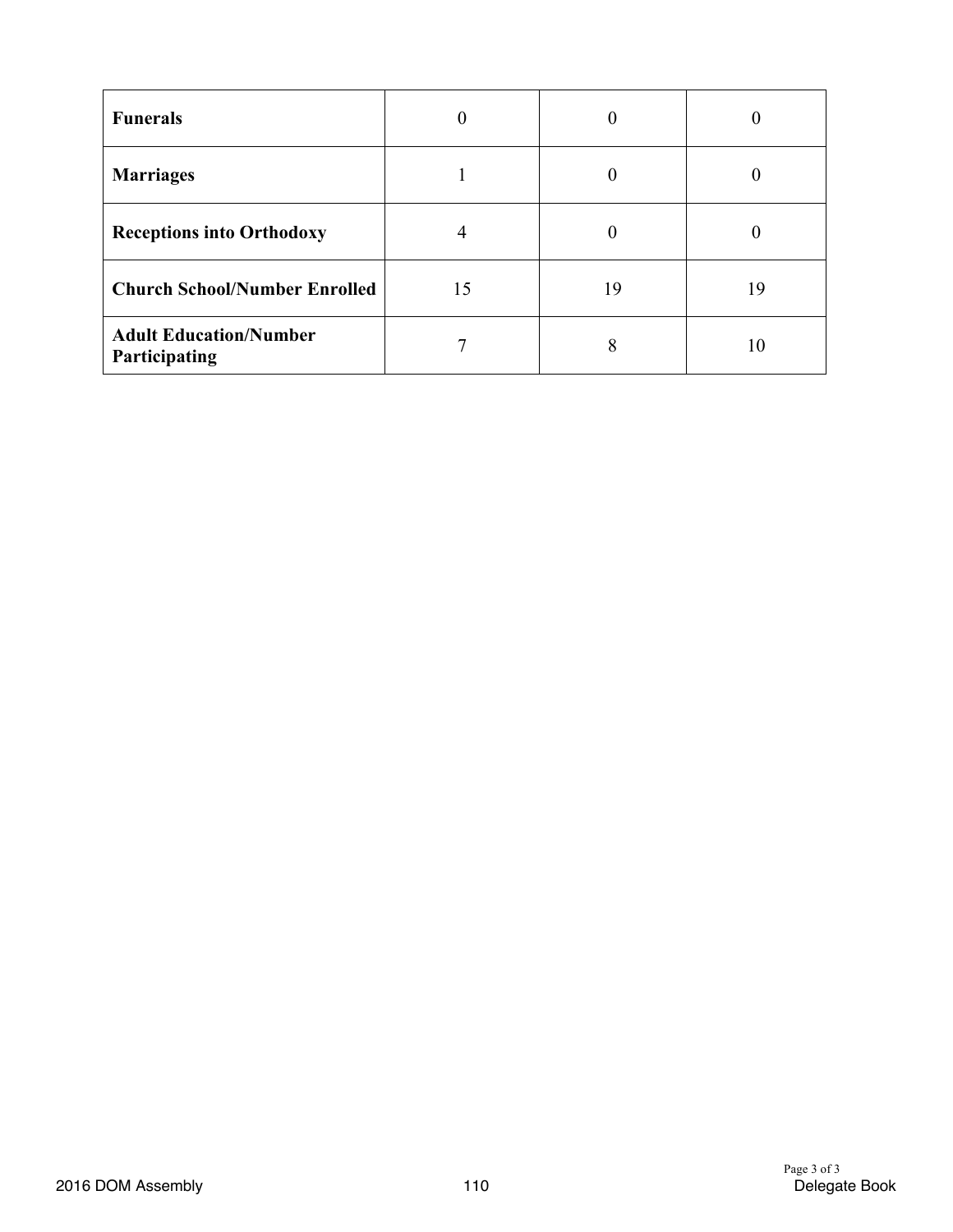#### DOM PARISH ANNUAL REPORT As of September 1, 2016 email completed form to chancery@domoca.org by September 1

| <b>Parish Name and Address</b>                                                                                                                                                                                                                                                                                                                                                                    | <b>Photo</b> |
|---------------------------------------------------------------------------------------------------------------------------------------------------------------------------------------------------------------------------------------------------------------------------------------------------------------------------------------------------------------------------------------------------|--------------|
| St Paul the Apostle, 4451 Wagner Rd, Dayton, OH 45440                                                                                                                                                                                                                                                                                                                                             |              |
|                                                                                                                                                                                                                                                                                                                                                                                                   |              |
| <b>Clergy</b>                                                                                                                                                                                                                                                                                                                                                                                     |              |
| V. Rev. Theodore Bobosh, rector<br>Dn. Stephan Gresh                                                                                                                                                                                                                                                                                                                                              |              |
| <b>Committees/Societies</b>                                                                                                                                                                                                                                                                                                                                                                       |              |
| Risk Committee, Social Activities, Charity, Fellowship Hour, Greeters                                                                                                                                                                                                                                                                                                                             |              |
| <b>Since September 2015</b>                                                                                                                                                                                                                                                                                                                                                                       |              |
| Highlights of Top Three Activities<br>1) June 29 Parish Feast Day with "Journey of St. Paul" Potluck featuring foods from the<br>countries St. Paul visited.<br>2) Parenting Seminar with Fr. Pavlatos making an excellent presentation.<br>3) Catechist/Diaconate Training Classes – More than 20 parishioners are participating in the<br>training.                                             |              |
| Outreach and Charitable Activities                                                                                                                                                                                                                                                                                                                                                                |              |
| The parish budgets nearly \$2000.00/month for charity. Additionally, the Parish gives Pascha<br>baskets for the sick and elderly, supports an Angel Tree to help families at Christmas, did an<br>IOCC Wine Tasting Fundraiser, supported a pro-life ENLC Table Hosting, supported Oasis<br>House Blanket collection and Tea Table Hosting, School Supplies for refugees, Souperbowl of<br>Caring |              |
| Major Challenges Faced                                                                                                                                                                                                                                                                                                                                                                            |              |
| Space allocation for the Sunday school classes.<br>Always in need of more volunteers.<br>Parish Clergy - Dn Steve Gresh retires this year. Fr. Ted will retire in the next few years.                                                                                                                                                                                                             |              |
|                                                                                                                                                                                                                                                                                                                                                                                                   |              |
| Upcoming Special Events/Anniversaries - September 2016 to August 2017                                                                                                                                                                                                                                                                                                                             |              |
| August – January Orthodox History Course                                                                                                                                                                                                                                                                                                                                                          |              |

October 14-16 Orthodox Icon Festival November 4-6 Hierarchical Visit of Bishop Paul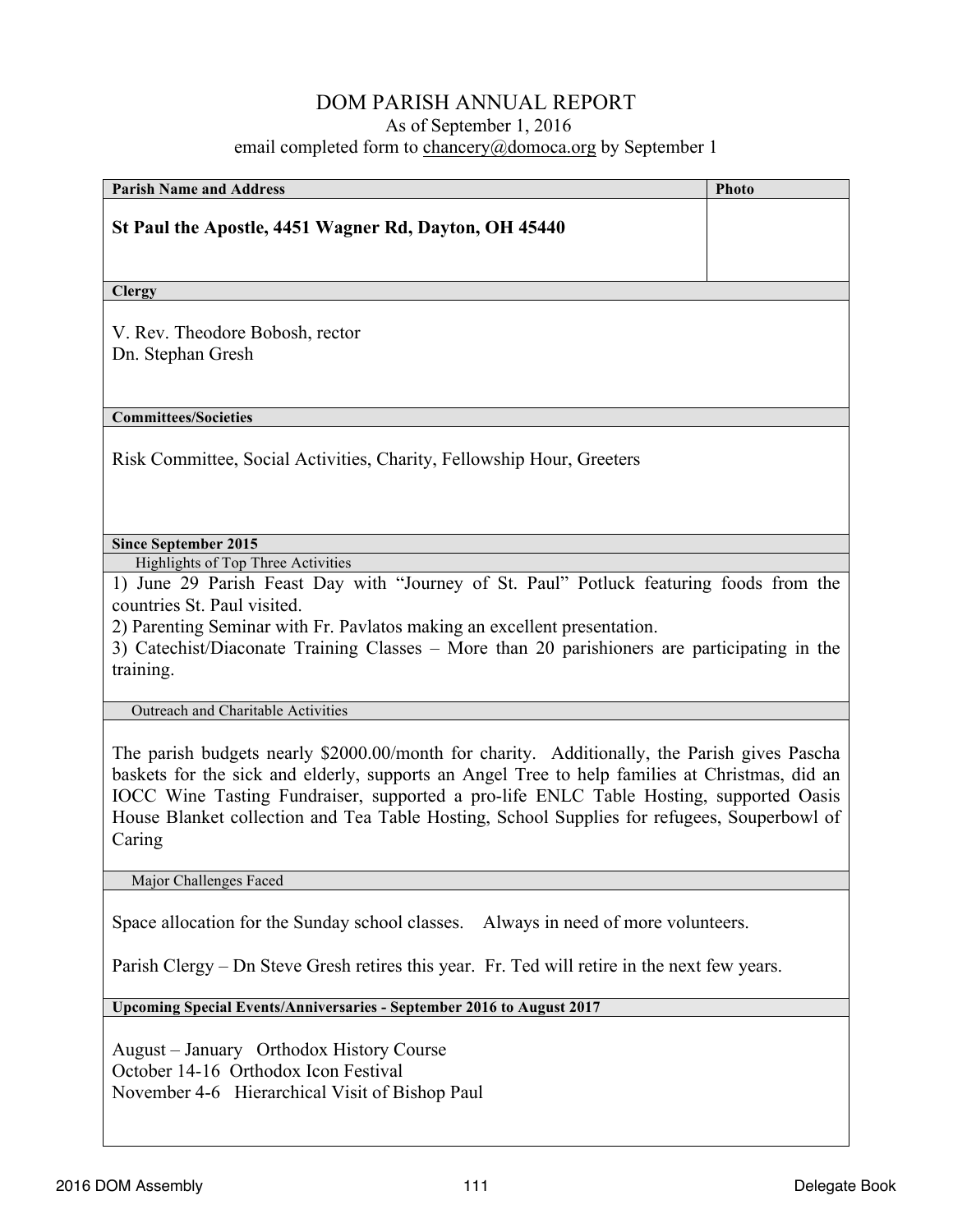|                                                             | As of<br>September 1,<br>2014                | As of<br>September 1,<br>2015                       | As of<br>September 1,<br>2016                       |
|-------------------------------------------------------------|----------------------------------------------|-----------------------------------------------------|-----------------------------------------------------|
| <b>Supporting Membership Count</b>                          |                                              |                                                     | 135                                                 |
|                                                             | September<br>2013 thru<br><b>August 2014</b> | September<br><b>2014 thru</b><br><b>August 2015</b> | September<br>2015 thru<br><b>August 2016</b>        |
| <b>Average Sunday Divine Liturgy</b><br><b>Attendance</b>   |                                              |                                                     | 110                                                 |
| <b>Average Sunday Divine Liturgy</b><br><b>Communicants</b> |                                              |                                                     | 100                                                 |
| <b>Average Saturday Vigil/Vespers</b><br><b>Attendance</b>  |                                              |                                                     | 12                                                  |
| <b>Number of Catechumens</b>                                |                                              |                                                     | 9                                                   |
|                                                             | September<br>2013 thru<br><b>August 2014</b> | September<br><b>2014 thru</b><br><b>August 2015</b> | September<br><b>2015 thru</b><br><b>August 2016</b> |
| <b>Baptisms</b>                                             |                                              |                                                     | 3                                                   |
| <b>Funerals</b>                                             |                                              |                                                     | $\overline{2}$                                      |
| <b>Marriages</b>                                            |                                              |                                                     | $\mathbf{1}$                                        |
| <b>Receptions into Orthodoxy</b>                            |                                              |                                                     | $\overline{2}$                                      |
| <b>Church School/Number Enrolled</b>                        |                                              |                                                     | 50                                                  |
| <b>Adult Education/Number</b><br>Participating              |                                              |                                                     | 50                                                  |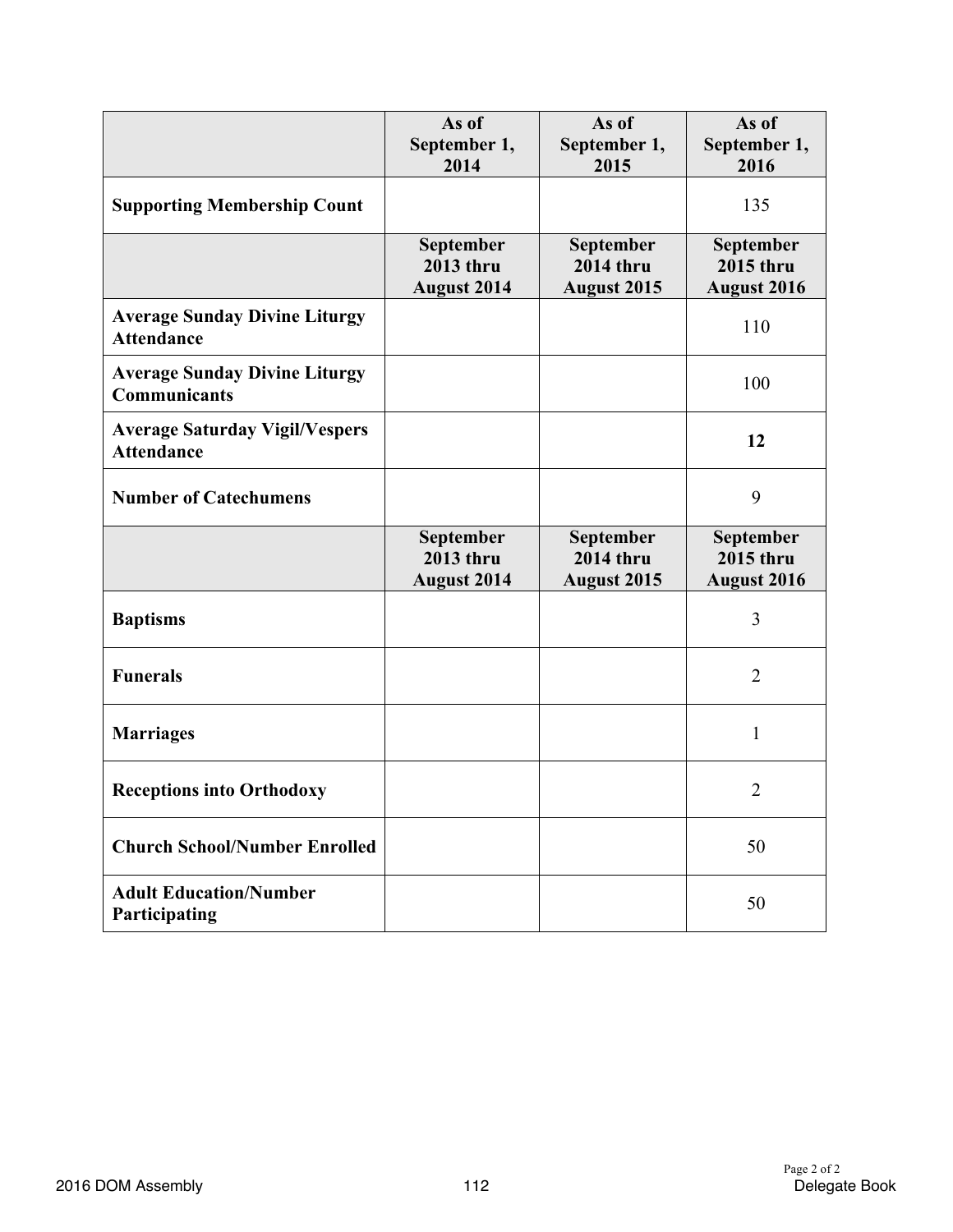# DOM PARISH ANNUAL REPORT

As of September 1, 2016

email completed form to **chancery@domoca.org** by September 1

| <b>Parish Name and Address</b>                                        | <b>Photo</b>                                                                                             |
|-----------------------------------------------------------------------|----------------------------------------------------------------------------------------------------------|
| St. John the Forerunner Orthodox Church                               |                                                                                                          |
| 1421 S. Blaine Ave. - Church                                          |                                                                                                          |
| 1621 W. Howard St. - Mailing Address                                  |                                                                                                          |
| Indianapolis, IN 46221                                                |                                                                                                          |
|                                                                       |                                                                                                          |
| <b>Clergy</b>                                                         |                                                                                                          |
| Priest Zachariah Trent - Rector                                       | Subdeacon Peter Rentsch                                                                                  |
| Priest David Maroney - Attached                                       | Subdeacon Luke Seraphim Beecham                                                                          |
| Archpriest Joseph Gibson - Retired - Attached                         |                                                                                                          |
| Deacon Joshua Coolman                                                 |                                                                                                          |
| <b>Committees/Societies</b>                                           |                                                                                                          |
| <b>Book Corner Ministry</b>                                           | <b>Childrens Education Ministry</b>                                                                      |
| <b>Benevolence Ministry</b>                                           | Worship and Liturgical Ministry                                                                          |
| <b>Hospitality Ministry</b>                                           | <b>Buildings and Grounds Ministry</b>                                                                    |
| <b>Adult Education Ministry</b><br>Finance Ministry                   | Parish Life Ministry<br>St. John's Camp Ministry                                                         |
| Library Ministry                                                      |                                                                                                          |
| <b>Since September 2015</b>                                           |                                                                                                          |
| Highlights of Top Three Activities                                    |                                                                                                          |
|                                                                       | The second annual West Indianapolis Kids Day Festival in September brought out over 200 neighborhood     |
|                                                                       | kids and parents participated. Socks and school supplies were distributed to the children in attendance. |
|                                                                       |                                                                                                          |
|                                                                       | The annual fall retreat was held. Fr. Silviu Bunta was the speaker and he spoke on prayer.               |
|                                                                       |                                                                                                          |
|                                                                       | In June, His Grace Bp. Paul visited St. John to serve a Vesperal Liturgy during which Joshua             |
|                                                                       | Coolman was ordained to the Holy Diaconate. While Matushka Michele and I were not able to                |
|                                                                       | be present due to the falling asleep of our granddaughter, His Grace's presence at St. John's was        |
|                                                                       | a great consolation to the parish and my family. Deacon Joshua is settling into his role and the         |
| parish is blessed by his service.                                     |                                                                                                          |
| Outreach and Charitable Activities                                    |                                                                                                          |
| Weekly collections for the Community food pantry.                     |                                                                                                          |
|                                                                       |                                                                                                          |
|                                                                       | FOCUS Indianapolis has continued to host a breakfast open the neighborhood in our annex                  |
|                                                                       | building. The breakfasts initially began as monthly events and have now expanded to twice                |
|                                                                       |                                                                                                          |
|                                                                       | monthly. Eventually the plan is for a weekly event. There have been many volunteers from                 |
|                                                                       | multiple parishes including St. John. The latest news is the purchase of a truck to be outfitted as a    |
|                                                                       | mobile shower unit. The effort is modeled after a successful ministry in St. Louis. The ministry         |
|                                                                       | is called "Shower to the People." The truck is connected to public water supplies and used to            |
| give the homeless a place to bath.                                    |                                                                                                          |
| Major Challenges Faced                                                |                                                                                                          |
| We have some parishioners who are battling illnesses but God is good. |                                                                                                          |
|                                                                       |                                                                                                          |
| Upcoming Special Events/Anniversaries - September 2016 to August 2017 |                                                                                                          |
|                                                                       | Another multi-parish retreat is scheduled for October. The speaker will be Fr. Andrew Cuneo. Fr.         |
| Anthony is a renowned C.S. Lewis scholar.                             |                                                                                                          |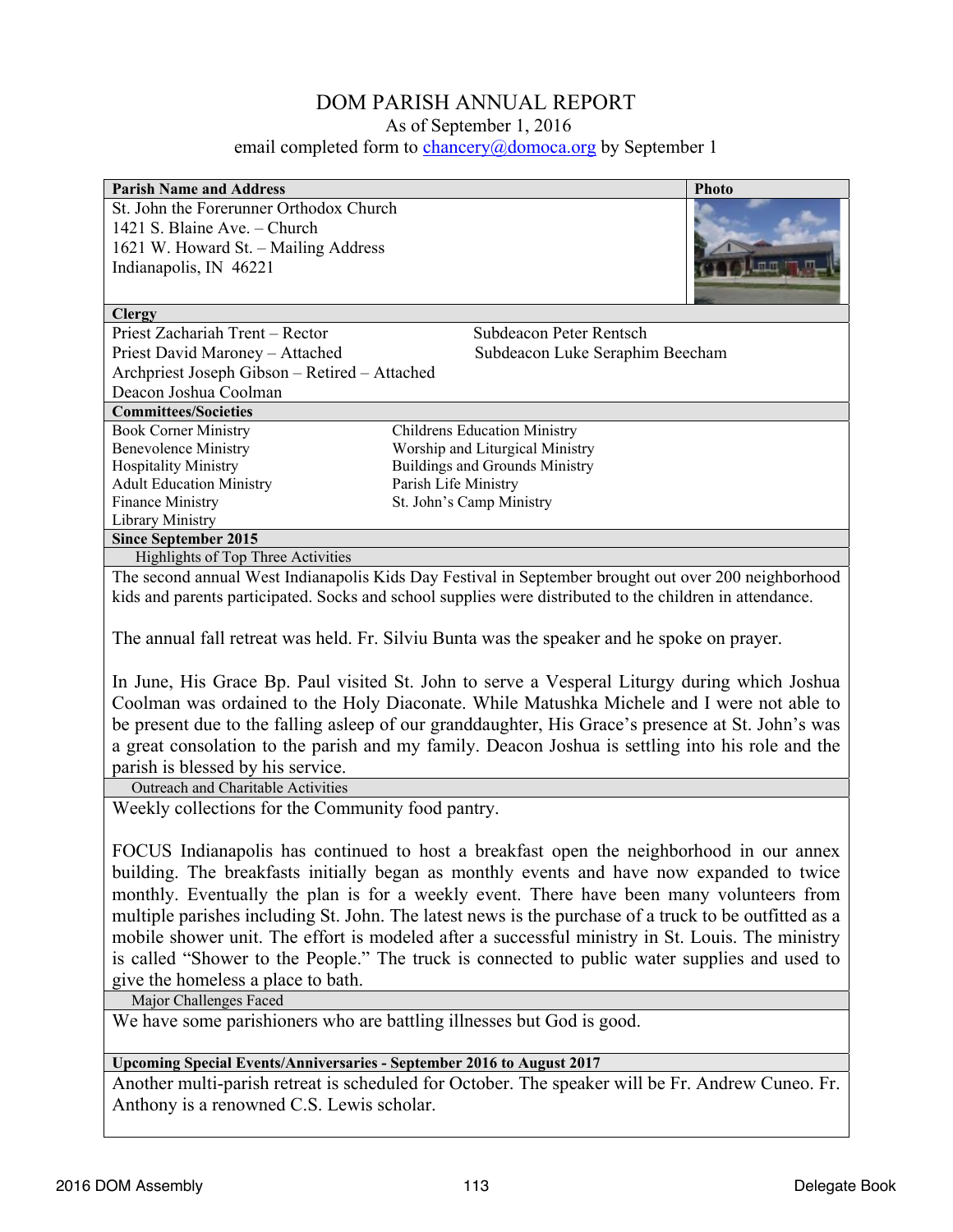|                                                             | As of<br>September 1,<br>2014                       | As of<br>September 1,<br>2015                       | As of<br>September 1,<br>2016                       |
|-------------------------------------------------------------|-----------------------------------------------------|-----------------------------------------------------|-----------------------------------------------------|
| <b>Supporting Membership Count</b>                          | 93                                                  | 92                                                  | 94                                                  |
|                                                             | September<br><b>2013 thru</b><br><b>August 2014</b> | September<br><b>2014 thru</b><br><b>August 2015</b> | September<br>2015 thru<br>August 2016               |
| <b>Average Sunday Divine Liturgy</b><br><b>Attendance</b>   | 75                                                  | 80                                                  | 80                                                  |
| <b>Average Sunday Divine Liturgy</b><br><b>Communicants</b> | 65                                                  | 70                                                  | 70                                                  |
| <b>Average Saturday Vigil/Vespers</b><br><b>Attendance</b>  | 15                                                  | 15                                                  | 15                                                  |
| <b>Number of Catechumens</b>                                | 3                                                   | $\overline{3}$                                      | $\overline{2}$                                      |
|                                                             | September<br>2013 thru<br><b>August 2014</b>        | September<br><b>2014 thru</b><br>August 2015        | September<br><b>2015 thru</b><br><b>August 2016</b> |
| <b>Baptisms</b>                                             | $\overline{2}$                                      | $\overline{4}$                                      | 3                                                   |
| <b>Funerals</b>                                             | $\overline{0}$                                      | 1                                                   | $\mathbf{0}$                                        |
| <b>Marriages</b>                                            | 3                                                   | $\boldsymbol{0}$                                    | $\mathbf{1}$                                        |
| <b>Receptions into Orthodoxy</b>                            | 1                                                   | 3                                                   | $\overline{2}$                                      |
| <b>Church School/Number Enrolled</b>                        | 24                                                  | 26                                                  | 26                                                  |
| <b>Adult Education/Number</b><br>Participating              | 20                                                  | 22                                                  | $\boldsymbol{0}$                                    |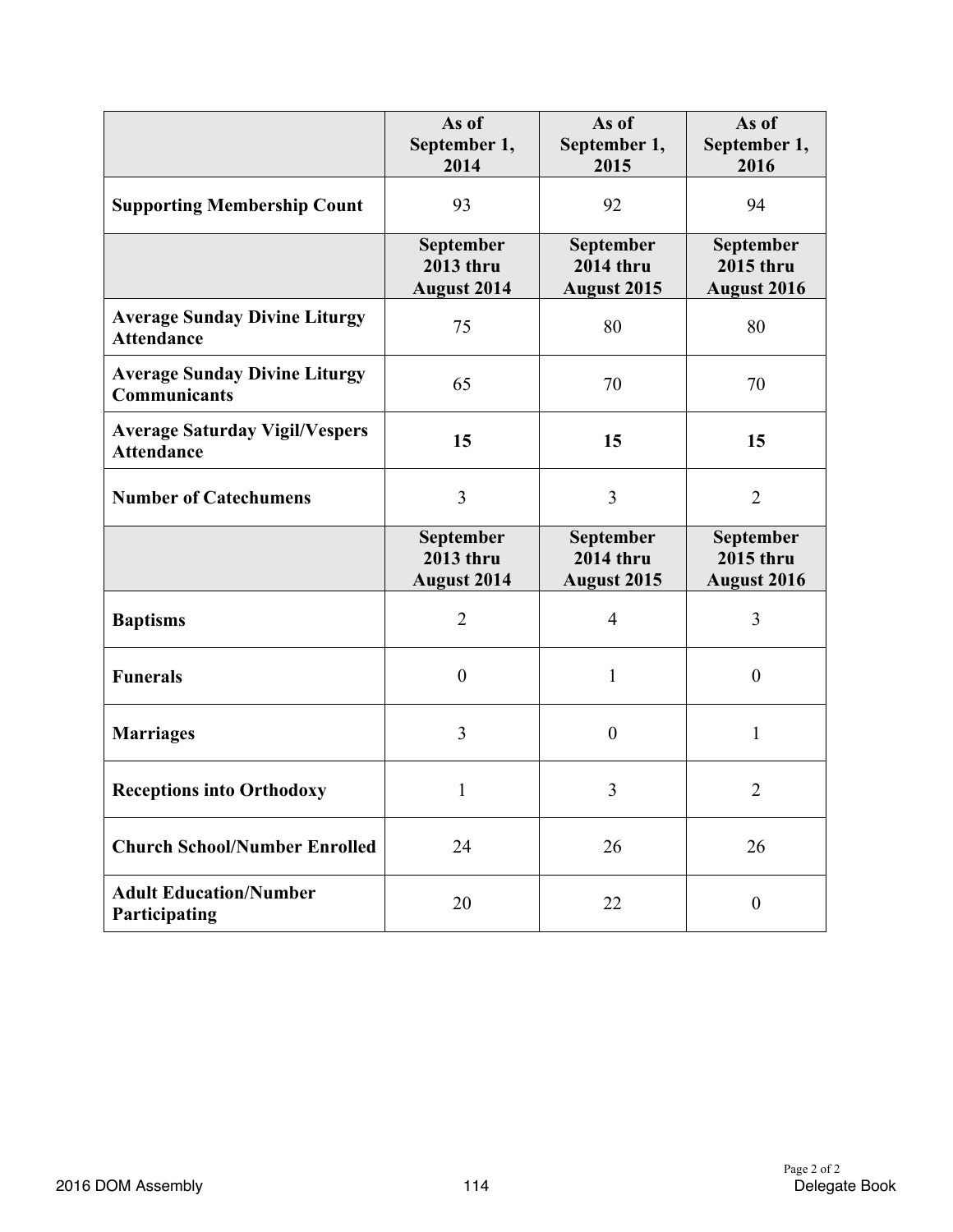# DOM PARISH ANNUAL REPORT

# As of September 1, 2016

# email completed form to **chancery@domoca.org** by September 1

| <b>Parish Name and Address</b>                                                                | Photo |
|-----------------------------------------------------------------------------------------------|-------|
|                                                                                               |       |
| St Thomas the Apostle Orthodox Church                                                         |       |
| 914 W. Taylor St.                                                                             |       |
| Kokomo, IN 46901                                                                              |       |
|                                                                                               |       |
|                                                                                               |       |
| <b>Clergy</b><br>Rev. Philip Vernon Lashbrook                                                 |       |
| Deacon Raphael Gary Fadil                                                                     |       |
|                                                                                               |       |
|                                                                                               |       |
|                                                                                               |       |
|                                                                                               |       |
| <b>Committees/Societies</b>                                                                   |       |
| <b>Building Committee</b><br><b>Hospitality Committee</b>                                     |       |
| <b>Church School Committee</b>                                                                |       |
|                                                                                               |       |
|                                                                                               |       |
|                                                                                               |       |
|                                                                                               |       |
|                                                                                               |       |
| <b>Since September 2015</b><br>Highlights of Top Three Activities                             |       |
| Relay for Life – St Thomas booth – raised more than $$1,000.00$                               |       |
| Haynes Apperson Festival                                                                      |       |
| Baptized: Ben & Tarah White's son Parker, and Trenton & Skyler Harrison's son Braxton, and    |       |
| chrismated Ben & Tarah White's son Everett & daughter Olivia                                  |       |
|                                                                                               |       |
|                                                                                               |       |
|                                                                                               |       |
|                                                                                               |       |
| Outreach and Charitable Activities                                                            |       |
| Prison ministry at Miami Correctional Facility                                                |       |
| Relay for Life                                                                                |       |
|                                                                                               |       |
|                                                                                               |       |
|                                                                                               |       |
|                                                                                               |       |
| Major Challenges Faced                                                                        |       |
| A house west of the church is coming available to purchase, and we are going to pursue        |       |
| purchasing. We received a bid to expand our parish hall, but it is more than we can currently |       |
| afford.                                                                                       |       |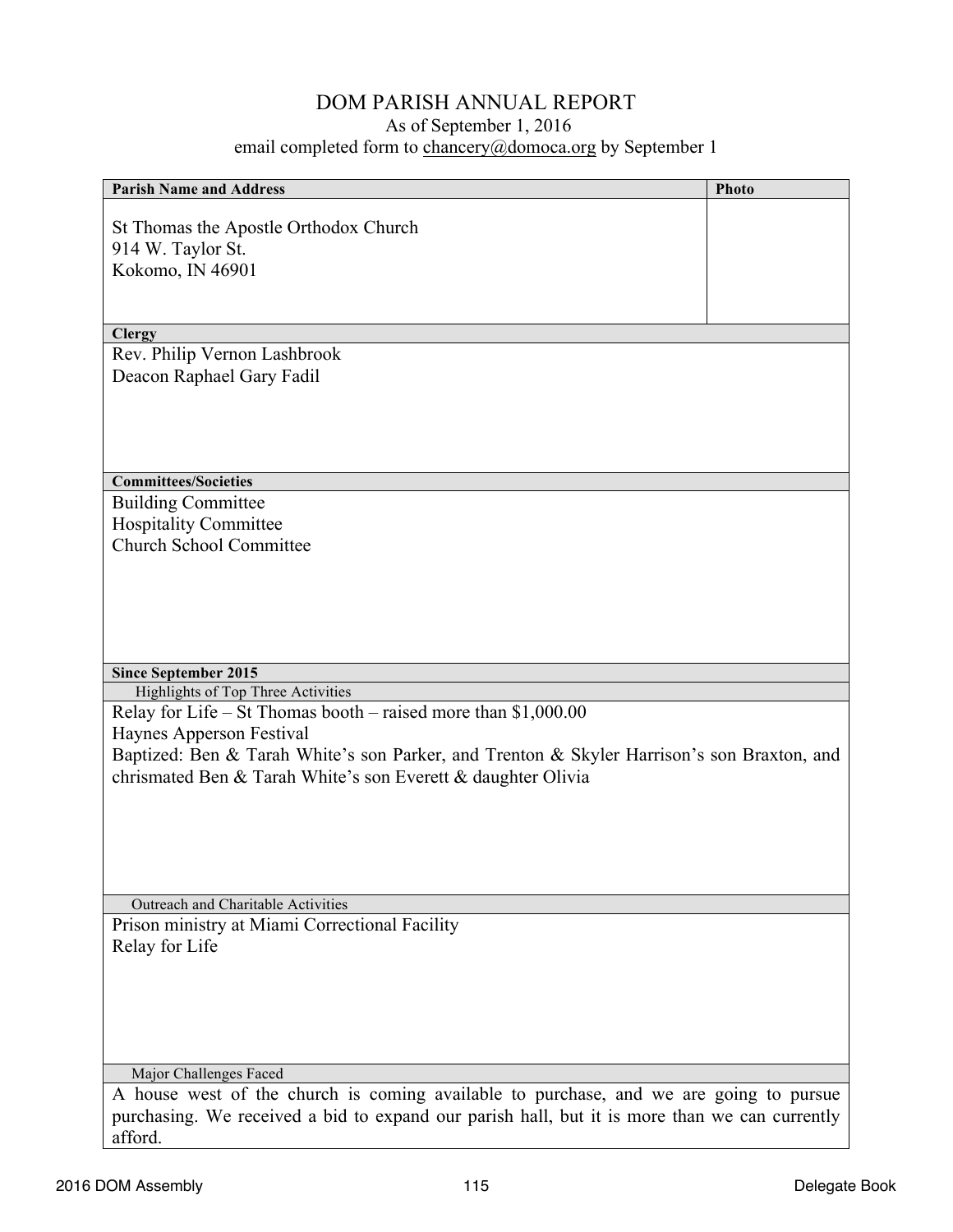**Upcoming Special Events/Anniversaries - September 2016 to August 2017** Annual Harvest Party

|                                                             | As of<br>September 1,<br>2014                       | As of<br>September 1,<br>2015                       | As of<br>September 1,<br>2016                       |
|-------------------------------------------------------------|-----------------------------------------------------|-----------------------------------------------------|-----------------------------------------------------|
| <b>Supporting Membership Count</b>                          | 22                                                  | 21                                                  | 21                                                  |
|                                                             | September<br><b>2013 thru</b><br><b>August 2014</b> | September<br><b>2014 thru</b><br><b>August 2015</b> | September<br><b>2015 thru</b><br><b>August 2016</b> |
| <b>Average Sunday Divine Liturgy</b><br><b>Attendance</b>   | 29                                                  | 29                                                  |                                                     |
| <b>Average Sunday Divine Liturgy</b><br><b>Communicants</b> | 26                                                  | 25                                                  |                                                     |
| <b>Average Saturday Vigil/Vespers</b><br><b>Attendance</b>  | 10                                                  | 10                                                  |                                                     |
| <b>Number of Catechumens</b>                                |                                                     |                                                     | $\overline{2}$                                      |
|                                                             | September<br>2013 thru<br><b>August 2014</b>        | September<br><b>2014 thru</b><br><b>August 2015</b> | September<br><b>2015 thru</b><br><b>August 2016</b> |
| <b>Baptisms</b>                                             | $\overline{4}$                                      | $\overline{2}$                                      | $\overline{4}$                                      |
| <b>Funerals</b>                                             |                                                     | 1                                                   |                                                     |
| <b>Marriages</b>                                            |                                                     | 1                                                   |                                                     |
| <b>Receptions into Orthodoxy</b>                            |                                                     |                                                     | $\overline{2}$                                      |
| <b>Church School/Number Enrolled</b>                        | $\overline{4}$                                      | $\overline{2}$                                      |                                                     |
| <b>Adult Education/Number</b><br>Participating              | 9                                                   | 7                                                   | 10                                                  |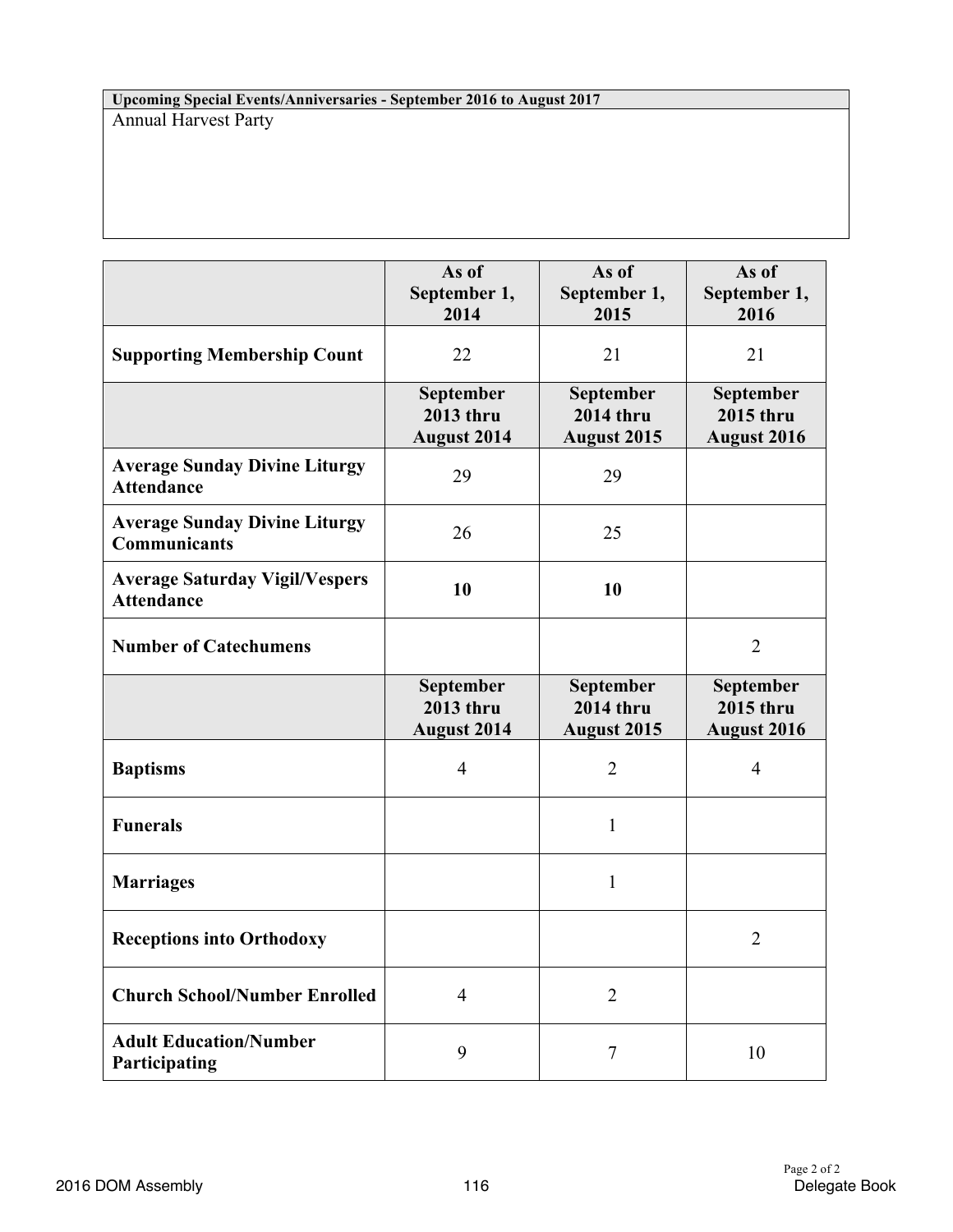#### DOM PARISH ANNUAL REPORT As of September 1, 2016 email completed form to chancery@domoca.org by September 1

Parish Name and Address **Photo** 5+ Stephen the First Marytr orthodox Church 3560 Shawner Rd Lima Oh, 45806 Clergy Fr. Mark Hodges, Reader Jonathan Way. Reader Daniel Hadges. Subdeaton Joshua Hadges. **Committees/Societies** -St Stephens Church Council - Church School - Parsonage Building Committee. - Hospitalty Committee Since September 2015 Highlights of Top Three Activities - Purchase and complete renovation of a huse, to be used gs a-Annual Cookie Walk -Vacation Bible School Outreach and Charitable Activities -We sponsor a "Christmas Family" every year-identified through<br>-Womens Group - Allen County Children Services -Womens Georp Major Challenges Faced - Financial challenges  $-$  Growth Upcoming Special Events/Anniversaries - September 2016 to August 2017 - St Stephons Feast Day celebration - Parsonage Open Hase. - Cooke Walk - Neighborhood Christmas carrolling - Pascha Celebation - Epiphamy Blessing of Water at local reservat